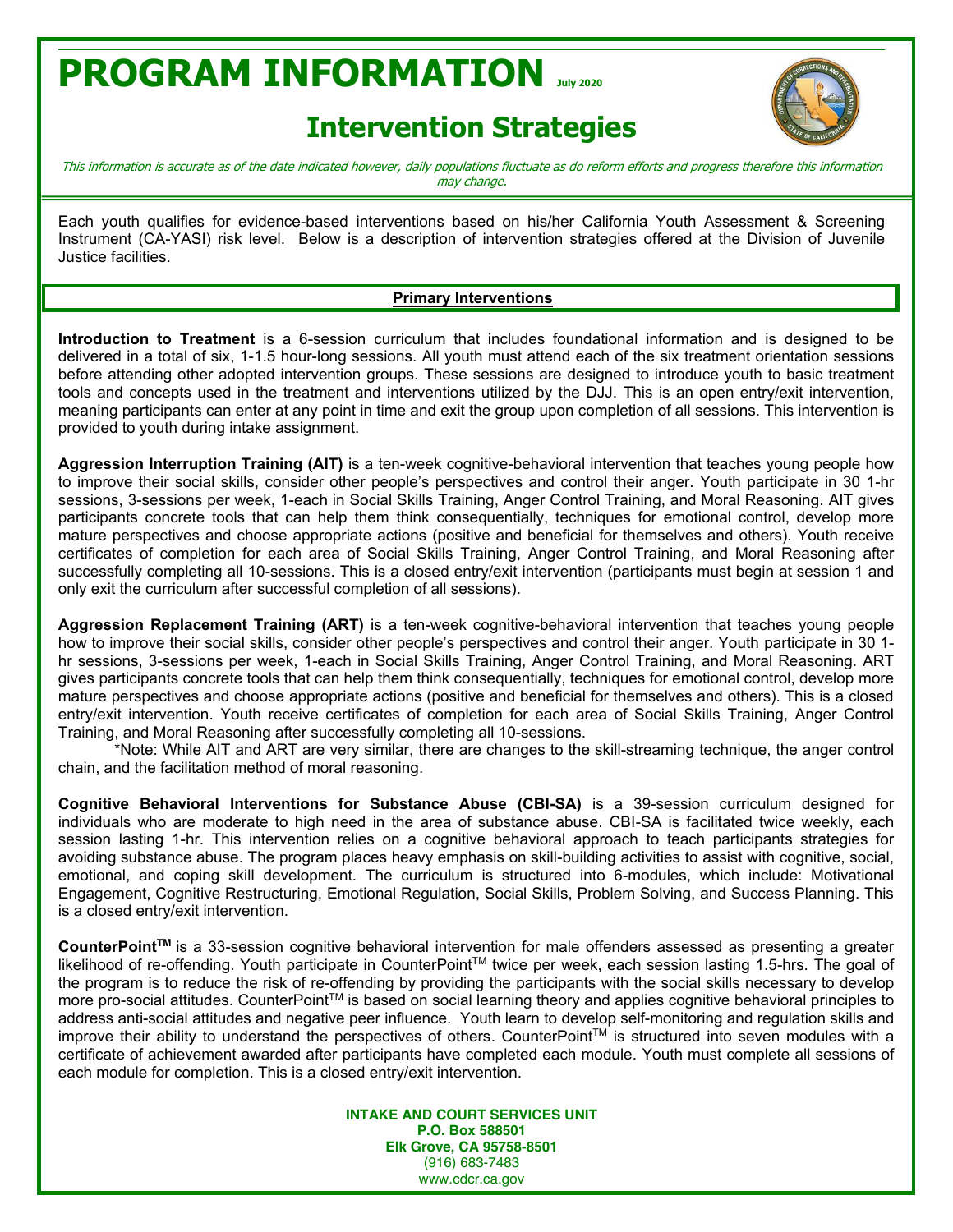# **PROGRAM INFORMATION July <sup>2020</sup>**

## **Intervention Strategies**



This information is accurate as of the date indicated however, daily populations fluctuate as do reform efforts and progress therefore this information may change.

**Girls Moving On (GMOTM)** is a 32-session gender-responsive cognitive behavioral intervention that is completed over a 27-week period, which is designed specifically for girls in the criminal justice system. **GMOTM** is facilitated once per week, lasting 2-hrs per session. The overarching goal of this program is to assist participants in mobilizing and developing personal and social resources that mediate the impact of risk for future criminal behavior, including developing healthy relationships, identifying and regulating emotions, and overcoming personal histories. The program is based on an educational and cognitive skills-building approach, addressing major risk factors evident in youth served by the Department. The curriculum is structured into 7-modules, the  $1<sup>st</sup>$  and  $7<sup>th</sup>$  being completed on an individual basis with the facilitator while modules 2-6 are done in the group format. This is a closed entry/exit intervention.

**Voices: A Program of Self-Discovery and Empowerment for Girls** is an interactive intervention for female youth that advocates a strength-based approach that helps to identify and apply their power and voices as a group and individually, explore how influences in their lives have affected them, and learn skills and coping mechanisms through a variety of approaches (including psycho-educational, cognitive-behavioral, and body-oriented therapies), relational theory, expressive arts, and mindfulness. The group is facilitated over 18-sessions that last 1.5-hrs each and includes 4 modules: Self, Connecting with Others, Healthy Living, and The Journey Ahead. This is a closed entry/exit intervention.

**Skill of the Week (SOTW)** provides an opportunity for DJJ youth to practice fifty-two cognitive behavioral social skills. Skills practice includes pre and post discussion, role-playing by youth as well as modeling and reinforcement by staff. SOTW is conducted on all living units, Monday-Friday, in large group settings that last 20-minutes each. This is an ongoing, open entry/exit intervention.

**Advanced Practice** provides additional and more rigorous practice and development of social skills learned during participation in other primary interventions. Advanced Practice groups are facilitated in 1-hr sessions. Youth must have successfully completed at least one primary intervention (AIT, ART, CounterPoint™, GMO, Voices, or CBI-SA) in order to participate in Advanced Practice. Advanced Practice is an open entry/exit intervention, which is ongoing throughout the youth's stay in DJJ. All youth who've completed a primary intervention, but are not enrolled in a primary intervention, must be enrolled in Advanced Practice either once or twice per week based upon treatment need as determined by the CA-YASI.

#### **Supplemental Interventions**

Interactive Journals have been developed as a supplemental intervention to the primary interventions. They are designed to respond to individual treatment needs. Journals are assigned through the case conference and/or case planning process.

#### **Mandatory Journals**

**What Got Me Here**: This initial journal will address factors related to DJJ placement from committing offense, family, social peers, and other factors. This journal starts at intake, for use by the youth and treatment team.

**Individual Change Plan** focuses on those behaviors or circumstances that the youth believes he/she should change before they return to the community. The journal is assigned and completed at youth's assigned treatment program, for use by the youth and treatment team.

**Re-Entry Planning**: This journal covers a wide range of re-entry planning needs such as communication skills, how to dress, manners, budgeting, how to get car insurance, finding educational centers, housing, check writing, banking, etc. This journal is assigned approximately six months before a youths projected discharge hearing date. This journal is to be used by the youth, treatment team, and the re-entry coordinator.

> **INTAKE AND COURT SERVICES UNIT P.O. Box 588501 Elk Grove, CA 95758-8501** (916) 683-7483 www.cdcr.ca.gov